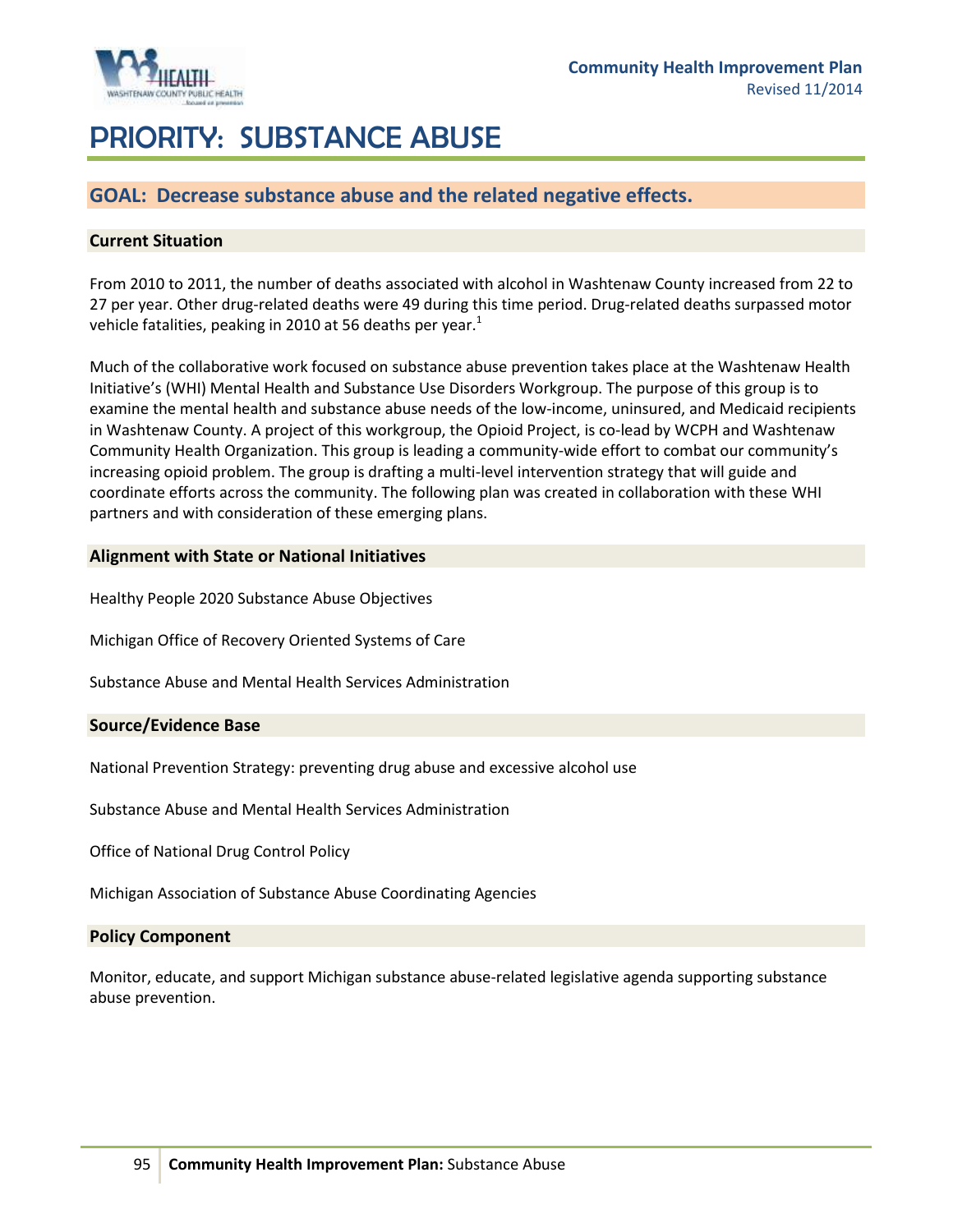

## **Objectives:**

- **Reduce the proportion of high school students who smoked cigarettes during the past month from 5% to 2%.**
- **Reduce the proportion of high school students who had at least one drink of alcohol during the past month from 17% to 10%.**
- **Reduce the proportion of high school students who have used marijuana in the past month from 17% to 8%.**
- **Reduce the proportion of high school students who have ever taken prescription drug such as Oxycontin, Codeine, Percocet, Vicodin, or Tylenol III without doctor's prescription from 5% to 2%.**

| <b>Outcome Indicator</b>                                                                                                                                                         | 2010<br><b>Baseline</b> | 2014<br><b>Update</b> | 2020<br><b>Target</b> | Data sources                                 |
|----------------------------------------------------------------------------------------------------------------------------------------------------------------------------------|-------------------------|-----------------------|-----------------------|----------------------------------------------|
| High school students who smoked<br>cigarettes during the past month                                                                                                              | 5%                      | 4%                    | 2%                    | Michigan Profile for Healthy<br>Youth        |
| High school students who had at<br>least one drink of alcohol during the<br>past month                                                                                           | 17%                     | 16%                   | 10%                   | <b>Michigan Profile for Healthy</b><br>Youth |
| High school students who have<br>used marijuana in the past month                                                                                                                | 17%                     | 13%                   | 8%                    | Michigan Profile for Healthy<br>Youth        |
| High school students who have ever<br>taken prescription drug such as<br><b>Oxycontin, Codeine, Percocet,</b><br><b>Vicodin, or Tylenol III without</b><br>doctor's prescription | 5%                      | 4%                    | 2%                    | <b>Michigan Profile for Healthy</b><br>Youth |

## **Action Plan:**

| <b>Program Activities</b>                                                                                                                                                                                 | <b>Baseline</b> | <b>Person/Group</b><br><b>Responsible</b>                                                                          | <b>Timeline</b> | Performance Indicator                                                                   |
|-----------------------------------------------------------------------------------------------------------------------------------------------------------------------------------------------------------|-----------------|--------------------------------------------------------------------------------------------------------------------|-----------------|-----------------------------------------------------------------------------------------|
| Attend and provide technical<br>support to Washtenaw<br><b>Health Initiative's Mental</b><br><b>Health and Substance Abuse</b><br>Subgroup                                                                | Ongoing         | Washtenaw<br><b>County Public</b><br>Health,<br>Washtenaw<br>Health Initiative<br>partners                         | 2013-2018       | Meeting minutes                                                                         |
| <b>Complete surveillance</b><br>regarding substance abuse<br>and share with collaborators                                                                                                                 | Ongoing         | Washtenaw<br><b>County Public</b><br><b>Health</b>                                                                 | 2013-2018       | 3 Presentations and 1 report per<br>year                                                |
| <b>Explore creating a Primary</b><br><b>Prevention youth</b><br>intervention that aims to<br>reduce opiate abuse. Identify<br>costs/benefits/plan/potential<br>funders or in-kind resources<br>available. | Ongoing         | Washtenaw<br><b>County Public</b><br>Health,<br>Community<br><b>Mental Health</b><br>Partnership of SE<br>Michigan | 2014-2015       | Report, including plan and<br>proposed budget,<br>Recommendations for<br>Implementation |